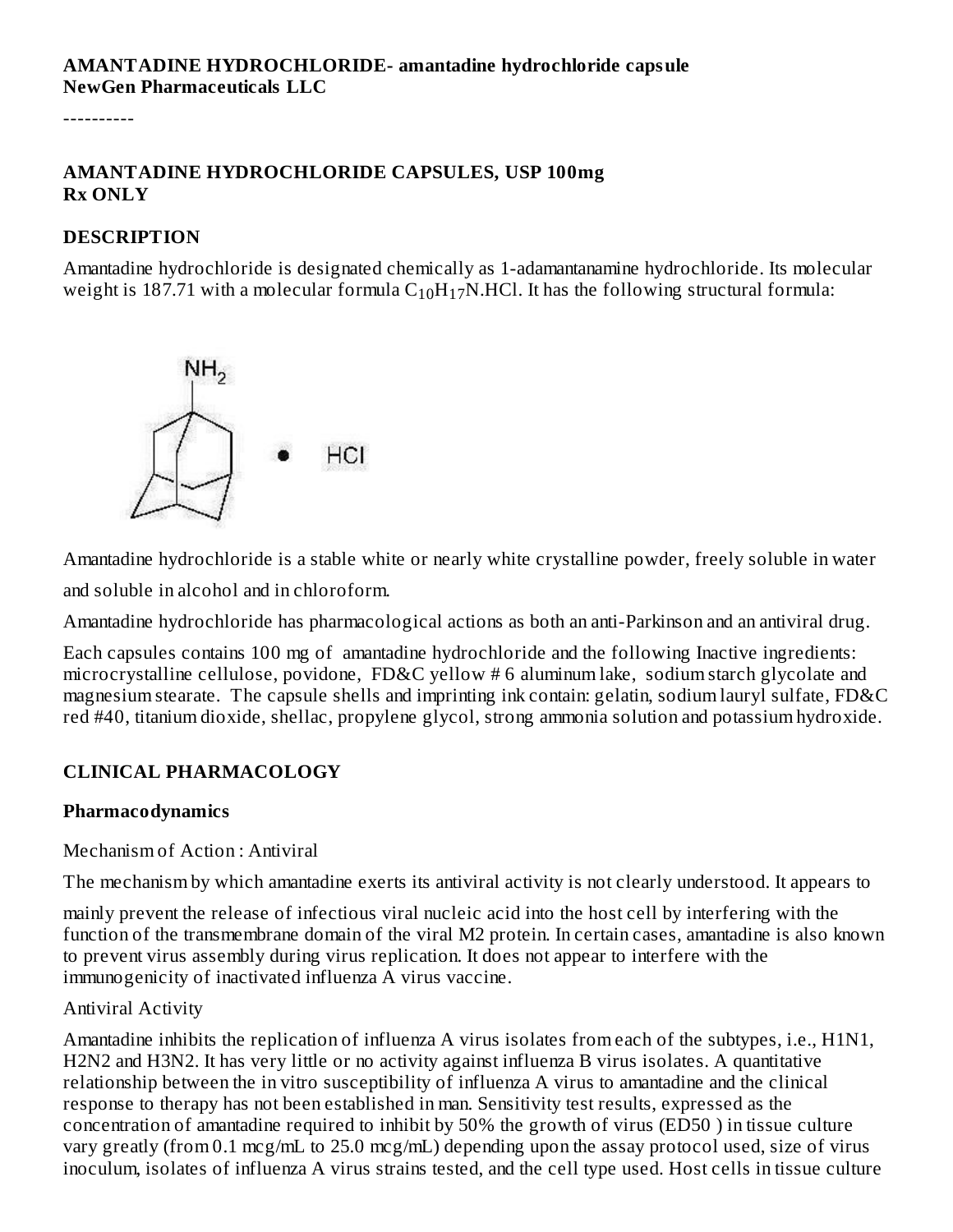readily tolerated amantadine up to a concentration of 100 mcg/mL

## Drug Resistance

Influenza A variants with reduced in vitro sensitivity to amantadine have been isolated from epidemic strains in areas where adamantane derivatives are being used. Influenza viruses with reduced in vitro sensitivity have been shown to be transmissible and to cause typical influenza illness. The quantitative relationship between the in vitro sensitivity of influenza A variants to amantadine and the clinical response to therapy has not been established.

#### Mechanism of Action : Parkinson's Disease

The mechanism of action of amantadine hydrochloride in the treatment of Parkinson's disease and druginduced extrapyramidal reactions is not known. Data from earlier animal studies suggest that amantadine hydrochloride may have direct and indirect effects on dopamine neurons. More recent studies have demonstrated that amantadine is a weak, non-competitive NMDA receptor antagonist  $(K1 = 10 \mu M)$ . Although amantadine has not been shown to possess direct anticholinergic activity in animal studies, clinically, it exhibits anticholinergic-like side effects such as dry mouth, urinary retention, and constipation.

## **Pharmacokinetics**

Amantadine hydrochloride is well absorbed orally. Maximum plasma concentrations are directly related to dose for doses up to 200 mg/day. Doses above 200 mg/day may result in a greater than proportional increase in maximum plasma concentrations. It is primarily excreted unchanged in the urine by glomerular filtration and tubular secretion. Eight metabolites of amantadine have been identified in human urine. One metabolite, an N-acetylated compound, was quantified in human urine and accounted for 5 to 15% of the administered dose. Plasma acetylamantadine accounted for up to 80% of the concurrent amantadine plasma concentration in 5 of 12 healthy volunteers following the ingestion of a 200 mg dose of amantadine. Acetylamantadine was not detected in the plasma of the remaining seven volunteers. The contribution of this metabolite to efficacy or toxicity is not known. There appears to be a relationship between plasma amantadine concentrations and toxicity.

As concentration increases, toxicity seems to be more prevalent, however, absolute values of amantadine concentrations associated with adverse effects have not been fully defined.

Amantadine pharmacokinetics were determined in 24 normal adult male volunteers after the oral administration of a single amantadine hydrochloride 100 mg soft gel capsule. The mean  $\pm$  SD maximum plasma concentration was  $0.22 \pm 0.03$  mcg/mL (range: 0.18 to 0.32 mcg/mL). The time to peak concentration was  $3.3 \pm 1.5$  hours (range 1.5 to 8.0 hours). The apparent oral clearance was  $0.28 \pm 0.11$ L/hr/kg (range: 0.14 to 0.62 L/hr/kg). The half-life was  $17 \pm 4$  hours (range: 10 to 25 hours). Across other studies, amantadine plasma half-life has averaged  $16 \pm 6$  hours (range: 9 to 31 hours) in 19 healthy volunteers.

After oral administration of a single dose of 100 mg amantadine syrup to five healthy volunteers, the mean  $\pm$  SD maximum plasma concentration Cmax was 0.24  $\pm$  0.04 mcg/mL and ranged from 0.18 to 0.28 mcg/mL. After 15 days of amantadine 100 mg b.i.d., the Cmax was  $0.47 \pm 0.11$  mcg/mL in four of the five volunteers. The administration of amantadine tablets as a 200 mg single dose to 6 healthy subjects resulted in a Cmax of  $0.51 \pm 0.14$  mcg/mL. Across studies, the time to Cmax (Tmax) averaged about 2 to 4 hours.

Plasma amantadine clearance ranged from 0.2 to 0.3 L/hr/kg after the administration of 5 mg to 25 mg intravenous doses of amantadine to 15 healthy volunteers.

In six healthy volunteers, the ratio of amantadine renal clearance to apparent oral plasma clearance was  $0.79 \pm 0.17$  (mean  $\pm$  SD).

The volume of distribution determined after the intravenous administration of amantadine to 15 healthy subjects was 3 to 8 L/kg, suggesting tissue binding. Amantadine, after single oral 200 mg doses to 6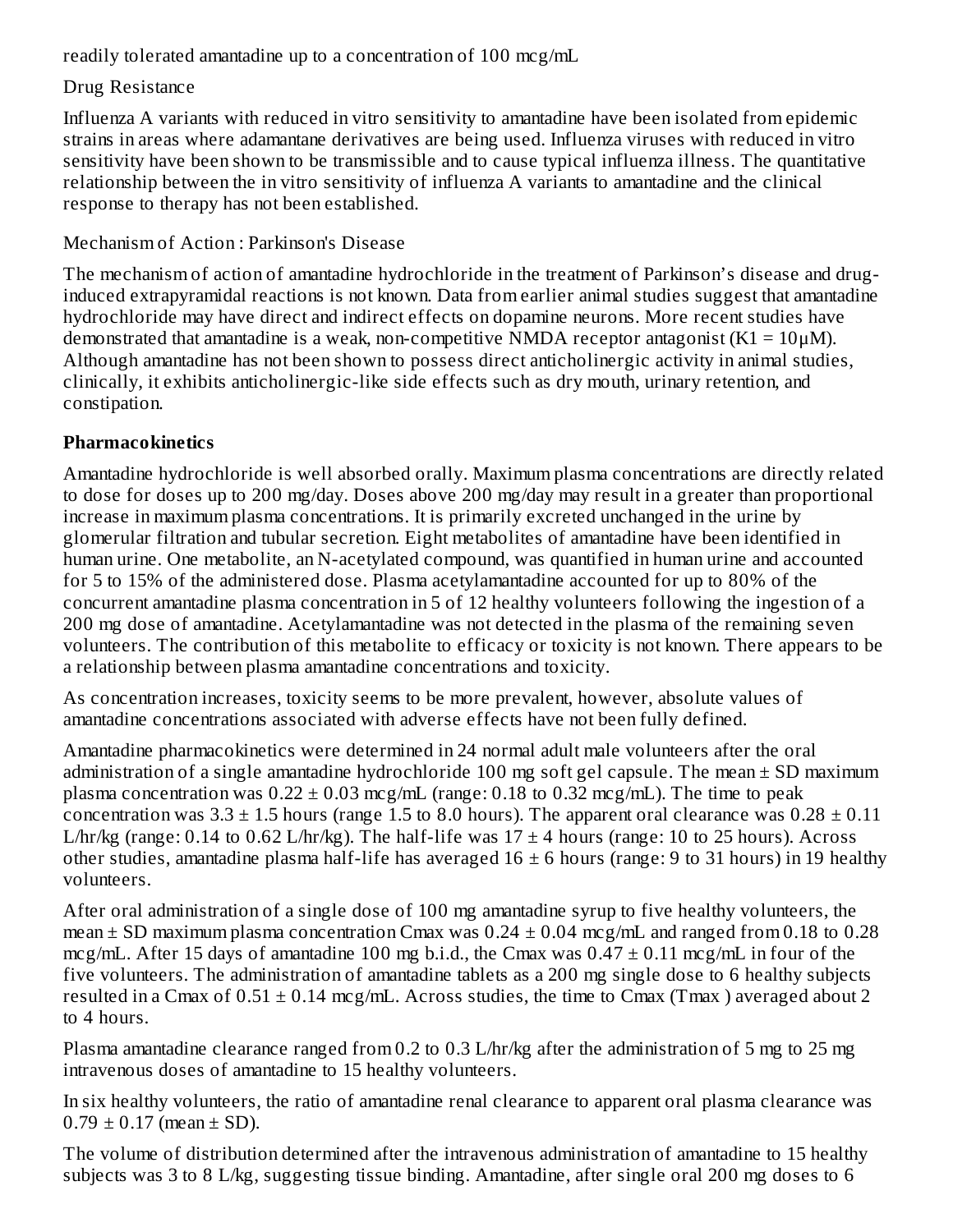healthy young subjects and to 6 healthy elderly subjects has been found in nasal mucus at mean  $\pm$  SD concentrations of  $0.15 \pm 0.16$ ,  $0.28 \pm 0.26$ , and  $0.39 \pm 0.34$  mcg/g at 1, 4 and 8 hours after dosing, respectively. These concentrations represented  $31 \pm 33\%$ ,  $59 \pm 61\%$  and  $95 \pm 86\%$  of the corresponding plasma amantadine concentrations. Amantadine is approximately 67% bound to plasma proteins over a concentration range of 0.1 to 2.0 mcg/mL. Following the administration of amantadine 100 mg as a single dose, the mean  $\pm$  SD red blood cell to plasma ratio ranged from 2.7  $\pm$  0.5 in 6 healthy subjects to  $1.4 \pm 0.2$  in 8 patients with renal insufficiency.

The apparent oral plasma clearance of amantadine is reduced and the plasma half-life and plasma concentrations are increased in healthy elderly individuals age 60 and older. After single dose administration of 25 to 75 mg to 7 healthy, elderly male volunteers, the apparent plasma clearance of amantadine was  $0.10 \pm 0.04$  L/hr/kg (range 0.06 to 0.17 L/hr/kg) and the half-life was  $29 \pm 7$  hours (range 20 to 41 hours). Whether these changes are due to decline in renal function or other age related factors is not known.

In a study of young healthy subjects (n=20), mean renal clearance of amantadine, normalized for body mass index, was 1.5 fold higher in males compared to females (p<0.032).

Compared with otherwise healthy adult individuals, the clearance of amantadine is significantly reduced in adult patients with renal insufficiency. The elimination half-life increases two to three fold or greater when creatinine clearance is less than 40 mL/min/1.73 m<sup>2</sup> and averages eight days in patients on chronic maintenance hemodialysis. Amantadine is removed in negligible amounts by hemodialysis.

The pH of the urine has been reported to influence the excretion rate of amantadine hydrochloride. Since the excretion rate of amantadine hydrochloride. increases rapidly when the urine is acidic, the administration of urine acidifying drugs may increase the elimination of the drug from the body.

## **INDICATIONS AND USAGE**

Amantadine hydrochloride capsules, USP are indicated for the prophylaxis and treatment of signs and symptoms of infection caused by various strains of influenza A virus. Amantadine hydrochloride capsules, USP are also indicated in the treatment of parkinsonism and drug-induced extrapyramidal reactions.

#### **Influenza A Prophylaxis**

Amantadine hydrochloride capsules, USP are indicated for chemoprophylaxis against signs and symptoms of influenza A virus infection. Because amantadine does not completely prevent the host immune response to influenza A infection, individuals who take this drug may still develop immune responses to natural disease or vaccination and may be protected when later exposed to antigenically related viruses. Following vaccination during an influenza A outbreak, amantadine prophylaxis should be considered for the 2- to 4-week time period required to develop an antibody response.

#### **Influenza A Treatment**

Amantadine hydrochloride capsules, USP are also indicated in the treatment of uncomplicated respiratory tract illness caused by influenza A virus strains especially when administered early in the course of illness. There are no well-controlled clinical studies demonstrating that treatment with amantadine hydrochloride capsules, USP will avoid the development of influenza A virus pneumonitis or other complications in high risk patients.

There is no clinical evidence indicating that amantadine hydrochloride capsules, USP are effective in the prophylaxis or treatment of viral respiratory tract illnesses other than those caused by influenza A virus strains.

The following points should be considered before initiating treatment or prophylaxis with amantadine hydrochloride capsules, USP.

Amantadine hydrochloride capsules, USP are not a substitute for early vaccination on an annual basis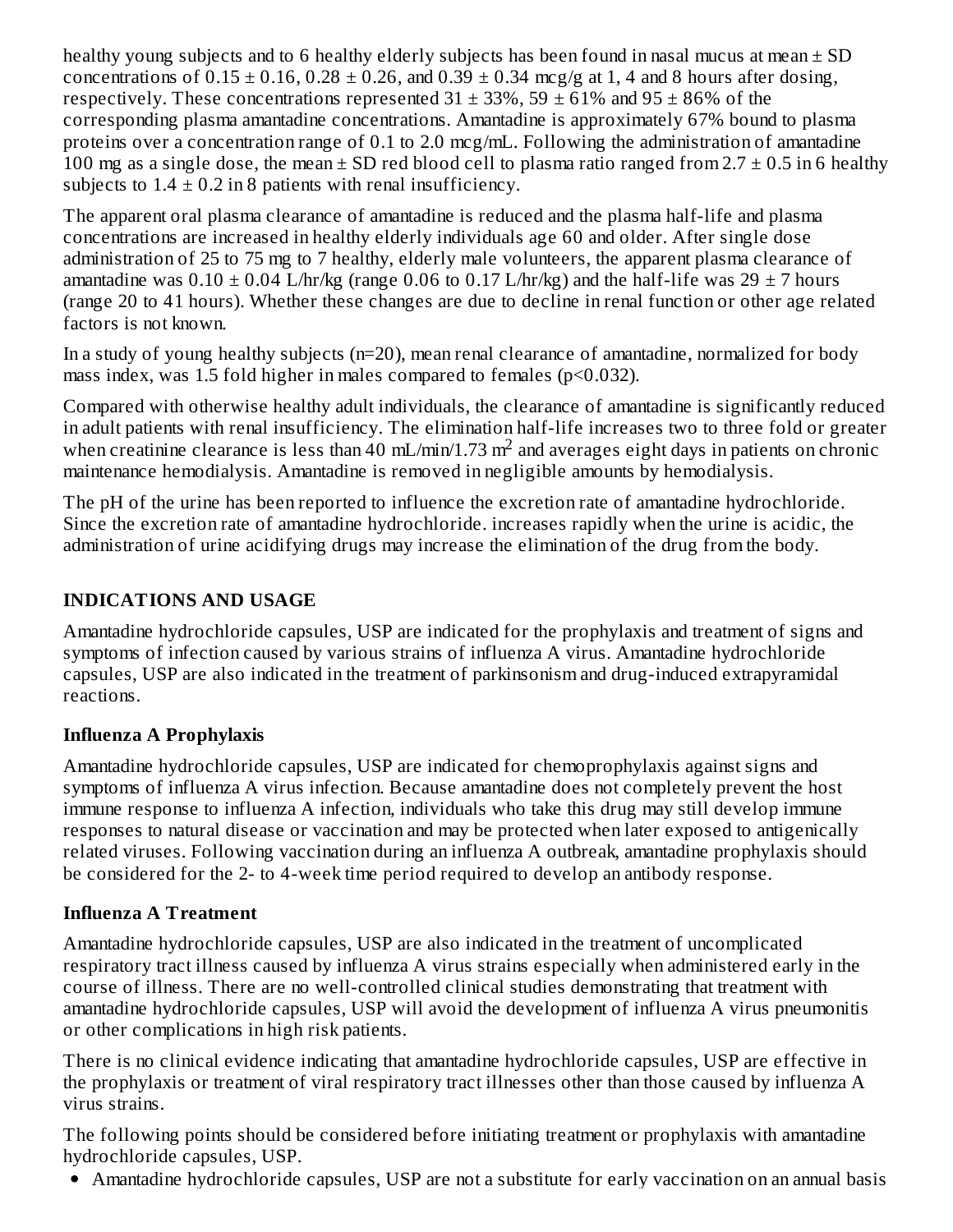Amantadine hydrochloride capsules, USP are not a substitute for early vaccination on an annual basis as recommended by the Centers for Disease Control and Prevention Advisory Committee on Immunization Practices.

• Influenza viruses change over time. Emergence of resistance mutations could decrease drug effectiveness. Other factors (for example, changes in viral virulence) might also diminish clinical benefit of antiviral drugs. Prescribers should consider available information on influenza drug susceptibility patterns and treatment effects when deciding whether to use amantadine hydrochloride capsules, USP.

#### **Parkinson's Dis eas e/Syndrome**

Amantadine hydrochloride capsules, USP are indicated in the treatment of idiopathic Parkinson's disease (Paralysis Agitans), postencephalitic parkinsonism and symptomatic parkinsonism which may follow injury to the nervous system by carbon monoxide intoxication. It is indicated in those elderly patients believed to develop parkinsonism in association with cerebral arteriosclerosis. In the treatment of Parkinson's disease, amantadine is less effective than levodopa, (-)-3-(3, 4 dihydroxyphenyl)-Lalanine, and its efficacy in comparison with the anticholinergic antiparkinson drugs has not yet been established.

## **Drug-Induced Extrapyramidal Reactions**

Amantadine hydrochloride is indicated in the treatment of drug-induced extrapyramidal reactions. Although anticholinergic-type side effects have been noted with amantadine when used in patients with drug-induced extrapyramidal reactions, there is a lower incidence of these side effects than that observed with the anticholinergic antiparkinson drugs.

# **CONTRAINDICATIONS**

Amantadine hydrochloride capsules are contraindicated in patients with known hypersensitivity to amantadine hydrochloride or to any of the other ingredients in Amantadine hydrochloride capsules.

# **WARNINGS**

## **Deaths**

Deaths have been reported from overdose with amantadine hydrochloride. The lowest reported acute lethal dose was 1 gram. Acute toxicity may be attributable to the anticholinergic effects of amantadine hydrochloride. Drug overdose has resulted in cardiac, respiratory, renal or central nervous system toxicity. Cardiac dysfunction includes arrhythmia, tachycardia and hypertension **(s ee OVERDOSAGE)**.

Deaths due to drug accumulation (overdosage) have been reported in patients with renal impairment, who were prescribed higher than recommended doses of amantadine hydrochloride for their level of renal function (see **DOSAGE AND ADMINISTRATION**; Dosage of Impaired Renal Function and OVERDOSAGE).

# **Suicide Attempts**

Suicide attempts, some of which have been fatal, have been reported in patients treated with amantadine hydrochloride, many of whom received short courses for influenza treatment or prophylaxis. The incidence of suicide attempts is not known and the pathophysiologic mechanism is not understood. Suicide attempts and suicidal ideation have been reported in patients with and without prior history of psychiatric illness. Amantadine hydrochloride can exacerbate mental problems in patients with a history of psychiatric disorders or substance abuse. Patients who attempt suicide may exhibit abnormal mental states which include disorientation, confusion, depression, personality changes, agitation, aggressive behavior, hallucinations, paranoia, other psychotic reactions and somnolence or insomnia. Because of the possibility of serious adverse effects, caution should be observed when prescribing amantadine hydrochloride capsules to patients being treated with drugs having CNS effects, or for whom the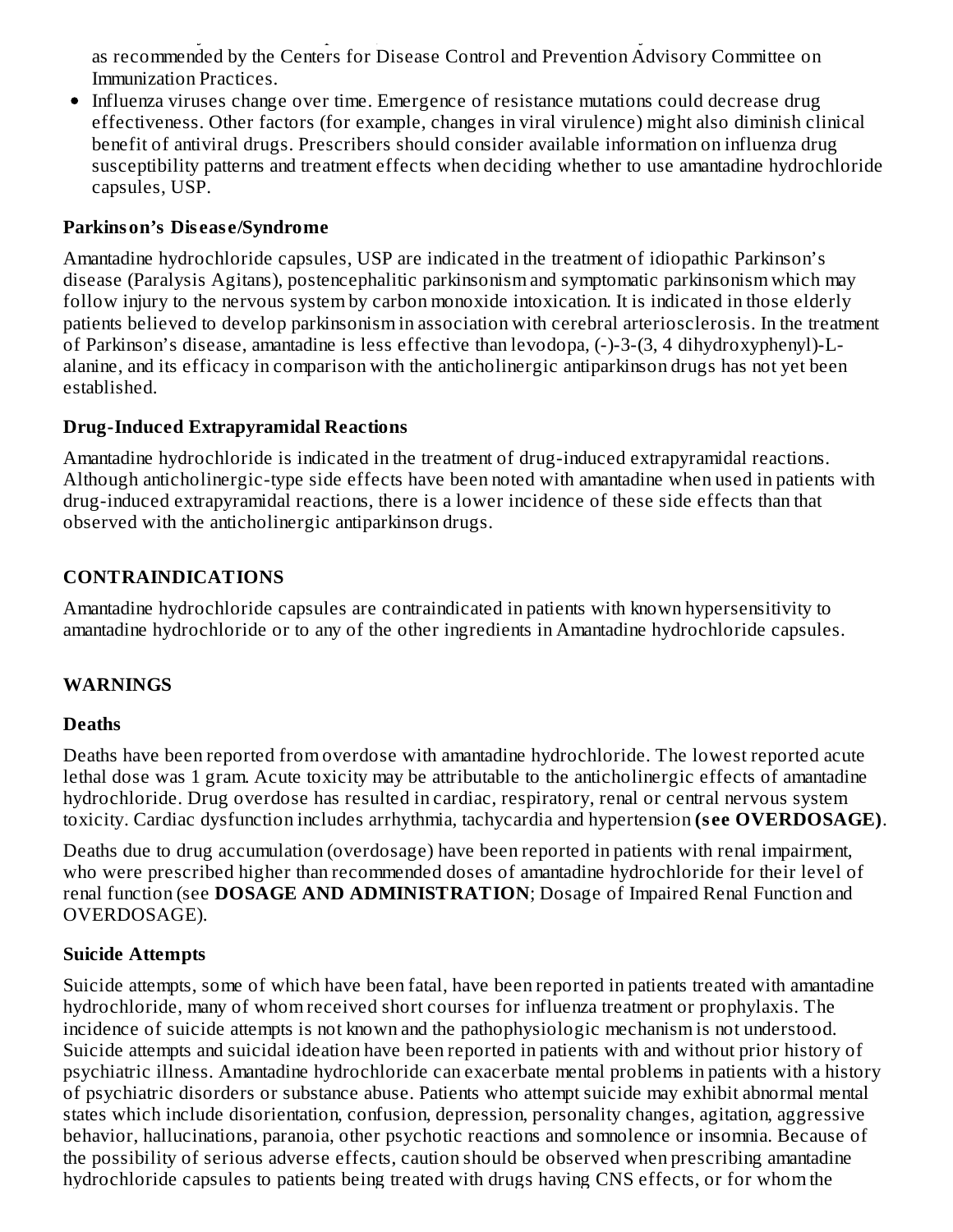hydrochloride capsules to patients being treated with drugs having CNS effects, or for whom the potential risks outweigh the benefit of treatment.

#### **CNS Effects**

Patients with a history of epilepsy or other "seizures" should be observed closely for possible increased seizure activity.

Patients receiving amantadine hydrochloride capsules who note central nervous system effects or blurring of vision should be cautioned against driving or working in situations where alertness and adequate motor coordination are important.

#### **Other**

Patients with a history of congestive heart failure or peripheral edema should be followed closely as there are patients who developed congestive heart failure while receiving amantadine hydrochloride capsules.

Patients with Parkinson's disease improving on amantadine hydrochloride capsules should resume normal activities gradually and cautiously, consistent with other medical considerations, such as the presence of osteoporosis or phlebothrombosis.

Because Amantadine Hydrochloride Capsules has anticholinergic effects and may cause mydriasis, it should not be given to patients with untreated angle closure glaucoma.

## **PRECAUTIONS**

Amantadine hydrochloride should not be discontinued abruptly in patients with Parkinson's disease since a few patients have experienced a parkinsonian crisis, i.e., a sudden marked clinical deterioration, when this medication was suddenly stopped. The dose of anticholinergic drugs or of amantadine should be reduced if atropine-like effects appear when these drugs are used concurrently. Abrupt discontinuation may also precipitate delirium, agitation, delusions, hallucinations, paranoid reaction, stupor, anxiety, depression and slurred speech.

## **Neuroleptic Malignant Syndrome (NMS)**

Sporadic cases of possible Neuroleptic Malignant Syndrome (NMS) have been reported in association with dose reduction or withdrawal of amantadine hydrochloride therapy. Therefore, patients should be observed carefully when the dosage of amantadine hydrochloride is reduced abruptly or discontinued, especially if the patient is receiving neuroleptics.

NMS is an uncommon but life-threatening syndrome characterized by fever or hyperthermia; neurologic findings including muscle rigidity, involuntary movements, altered consciousness; mental status changes; other disturbances such as autonomic dysfunction, tachycardia, tachypnea, hyper- or hypotension; laboratory findings such as creatine phosphokinase elevation, leukocytosis, myoglobinuria, and increased serum myoglobin.

The early diagnosis of this condition is important for the appropriate management of these patients. Considering NMS as a possible diagnosis and ruling out other acute illnesses (e.g., pneumonia, systemic infection, etc.) is essential. This may be especially complex if the clinical presentation includes both serious medical illness and untreated or inadequately treated extrapyramidal signs and symptoms (EPS). Other important considerations in the differential diagnosis include central anticholinergic toxicity, heat stroke, drug fever and primary central nervous system (CNS) pathology.

The management of NMS should include: 1) intensive symptomatic treatment and medical monitoring, and 2) treatment of any concomitant serious medical problems for which specific treatments are available. Dopamine agonists, such as bromocriptine, and muscle relaxants, such as dantrolene are often used in the treatment of NMS, however, their effectiveness has not been demonstrated in controlled studies.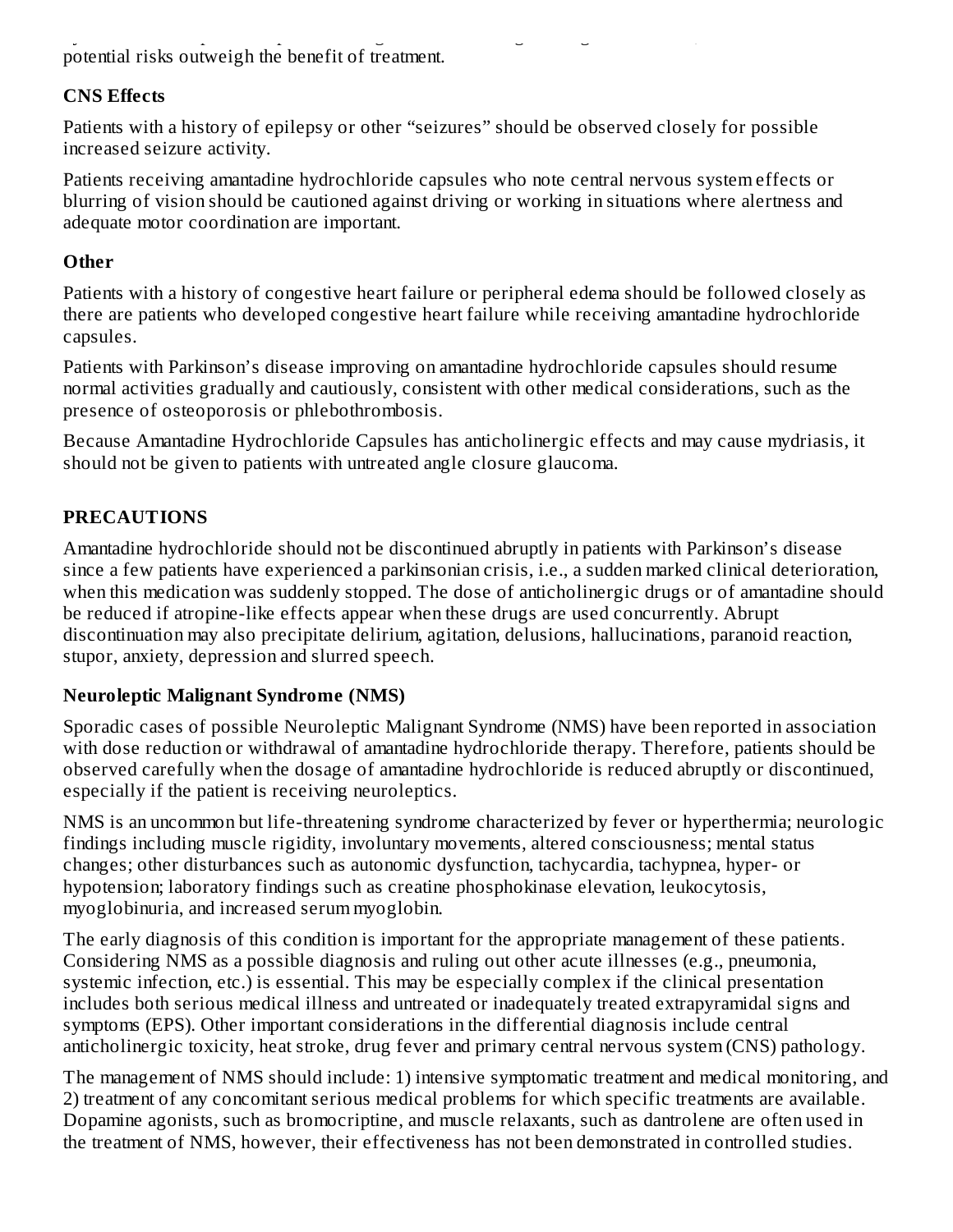## **Renal Dis eas e**

Because amantadine hydrochloride is mainly excreted in the urine, it accumulates in the plasma and in the body when renal function declines. Thus, the dose of amantadine hydrochloride should be reduced in patients with renal impairment and in individuals who are 65 years of age or older (see DOSAGE AND ADMINISTRATION: Dosage for Impaired Renal Function).

#### **Liver Dis eas e**

Care should be exercised when administering amantadine hydrochloride to patients with liver disease. Rare instances of reversible elevation of liver enzymes have been reported in patients receiving amantadine hydrochloride, though a specific relationship between the drug and such changes has not been established.

#### **Impuls e Control/Compulsive Behaviors**

Postmarketing reports suggest that patients treated with anti-Parkinson medications can experience intense urges to gamble, increased sexual urges, intense urges to spend money uncontrollably, and other intense urges. Patients may be unable to control these urges while taking one or more of the medications that are generally used for the treatment of Parkinson's disease and that increase central dopaminergic tone, including Amantadine hydrochloride. In some cases, although not all, these urges were reported to have stopped when the dose was reduced or the medication was discontinued. Because patients may not recognize these behaviors as abnormal it is important for prescribers to specifically ask patients or their caregivers about the development of new or increased gambling urges, sexual urges, uncontrolled spending or other urges while being treated with Amantadine hydrochloride. Physicians should consider dose reduction or stopping the medication if a patient develops such urges while taking Amantadine hydrochloride.

#### **Melanoma**

Epidemiological studies have shown that patients with Parkinson's disease have a higher risk (2- to approximately 6-fold higher) of developing melanoma than the general population. Whether the increased risk observed was due to Parkinson's disease or other factors, such as drugs used to treat Parkinson's disease, is unclear.

For the reasons stated above, patients and providers are advised to monitor for melanomas frequently and on a regular basis when using amantadine hydrochloride for any indication. Ideally, periodic skin examinations should be performed by appropriately qualified individuals (e.g., dermatologists).

#### **Other**

The dose of amantadine hydrochloride may need careful adjustment in patients with congestive heart failure, peripheral edema, or orthostatic hypotension. Care should be exercised when administering amantadine hydrochloride to patients with a history of recurrent eczematoid rash, or to patients with psychosis or severe psychoneurosis not controlled by chemotherapeutic agents.

Serious bacterial infections may begin with influenza-like symptoms or may coexist with or occur as complications during the course of influenza. Amantadine hydrochloride has not been shown to prevent such complications.

#### **INFORMATION FOR PATIENTS**

Patients should be advised of the following information:

Blurry vision and/or impaired mental acuity may occur.

Gradually increase physical activity as the symptoms of Parkinson's disease improve.

Avoid excessive alcohol usage, since it may increase the potential for CNS effects such as dizziness,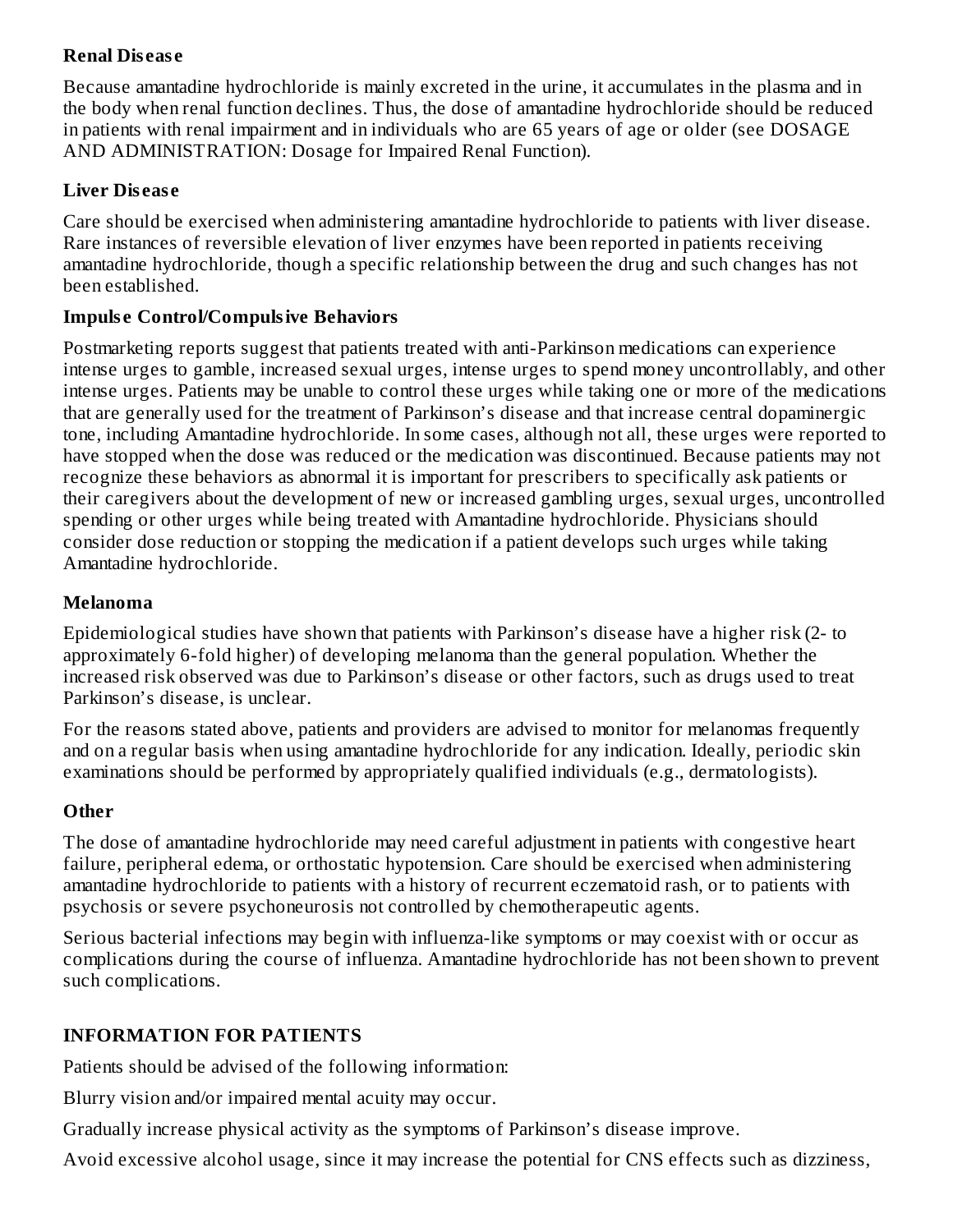confusion, light-headedness and orthostatic hypotension.

Avoid getting up suddenly from a sitting or lying position. If dizziness or lightheadedness occurs, notify physician.

Notify physician if mood/mental changes, swelling of extremities, difficulty urinating and/or shortness of breath occur.

Do not take more medication than prescribed because of the risk of overdose. If there is no improvement in a few days, or if medication appears less effective after a few weeks, discuss with a physician.

Consult physician before discontinuing medication.

Seek medical attention immediately if it is suspected that an overdose of medication has been taken.

# **DRUG INTERACTIONS SECTION**

Careful observation is required when amantadine hydrochloride is administered concurrently with central nervous system stimulants. Agents with anticholinergic properties may potentiate the anticholinergic-like side effects of amantadine.

Coadministration of thioridazine has been reported to worsen the tremor in elderly patients with Parkinson's disease, however, it is not known if other phenothiazines produce a similar response.

Coadministration of Dyazide (triamterene/hydrochlorothiazide) resulted in a higher plasma amantadine concentration in a 61-year-old man receiving amantadine (hydrochloride capsules) 100 mg t.i.d. for Parkinson's disease.<sup>1</sup> It is not known which of the components of Dyazide contributed to the observation or if related drugs produce a similar response.

Coadministration of quinine or quinidine with amantadine was shown to reduce the renal clearance of amantadine by about 30%.

The concurrent use of amantadine hydrochloride with live attenuated influenza vaccine (LAIV) intranasal has not been evaluated. However, because of the potential for interference between these products, LAIV should not be administered within 2 weeks before or 48 hours after administration of amantadine hydrochloride, unless medically indicated. The concern about possible interference arises from the potential for antiviral drugs to inhibit replication of live vaccine virus. Trivalent inactivated influenza vaccine can be administered at any time relative to use of amantadine hydrochloride.

# **Carcinogenesis and Mutagenesis**

Long-term *in vivo* animal studies designed to evaluate the carcinogenic potential of amantadine have not been performed. In several *in vitro* assays for gene mutation, amantadine did not increase the number of spontaneously observed mutations in four strains of *Salmonella typhimurium* (Ames Test) or in a mammalian cell line (Chinese Hamster Ovary cells) when incubations were performed either with or without a liver metabolic activation extract. Further, there was no evidence of chromosome damage observed in an *in vitro* test using freshly derived and stimulated human peripheral blood lymphocytes (with and without metabolic activation) or in an *in vivo* mouse bone marrow micronucleus test (140 to 550 mg/kg; estimated human equivalent doses of 11.7 to 45.8 mg/kg based on body surface area conversion).

# **Impairment of Fertility**

The effect of amantadine hydrochloride on fertility has not been adequately tested, that is, in a study conducted under Good Laboratory Practice (GLP) and according to current recommended methodology. In a three litter, non-GLP, reproduction study in rats, amantadine at a dose of 32 mg/kg/day (equal to the maximum recommended human dose on a mg/m<sup>2</sup> basis) administered to both males and females slightly impaired fertility. There were no effects on fertility at a dose level of 10 mg/kg/day (or 0.3 times the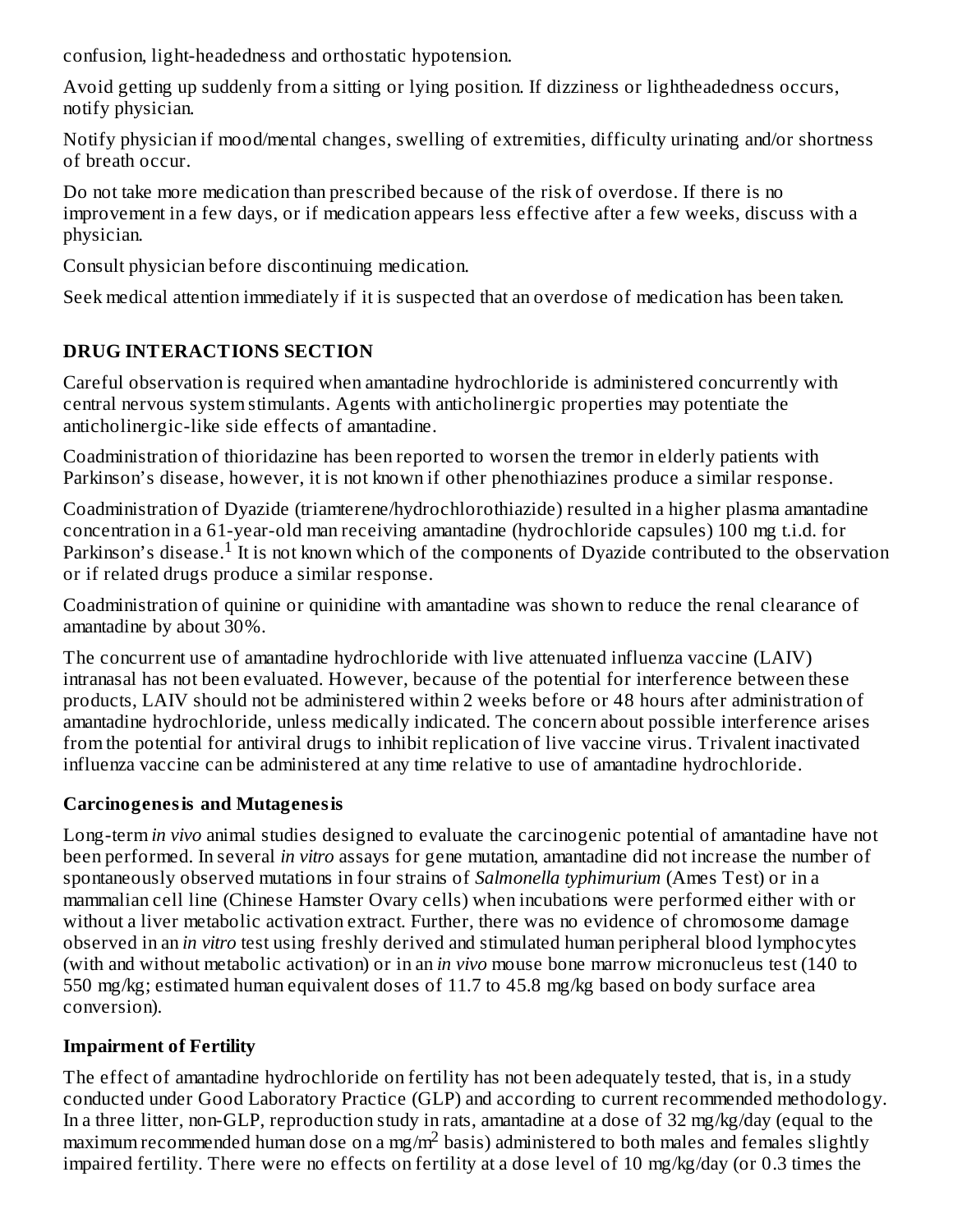maximum recommended human dose on a mg/m $^2$  basis); intermediate doses were not tested.

Failed fertility has been reported during human in vitro fertilization (IVF) when the sperm donor ingested amantadine 2 weeks prior to, and during the IVF cycle.

#### **Pregnancy Pregnancy Category C**

The effect of amantadine on embryofetal and peri-postnatal development has not been adequately tested, that is, in studies conducted under Good Laboratory Practice (GLP) and according to current recommended methodology. However, in two non-GLP studies in rats in which females were dosed from 5 days prior to mating to Day 6 of gestation or on Days 7 to 14 of gestation, amantadine hydrochloride produced increases in embryonic death at an oral dose of 100 mg/kg (or 3 times the maximum recommended human dose on a mg/m2 basis). In the non-GLP rat study in which females were dosed on Days 7 to 14 of gestation, there was a marked increase in severe visceral and skeletal malformations at oral doses of 50 and 100 mg/kg (or 1.5 and 3 times, respectively, the maximum recommended human dose on a mg/m<sup>2</sup> basis). The no-effect dose for teratogenicity was 37 mg/kg (equal to the maximum recommended human dose on a mg/m<sup>2</sup> basis). The safety margins reported may not accurately reflect the risk considering the questionable quality of the study on which they are based. There are no adequate and well-controlled studies in pregnant women. Human data regarding teratogenicity after maternal use of amantadine is scarce. Tetralogy of Fallot and tibial hemimelia (normal karyotype) occurred in an infant exposed to amantadine during the first trimester of pregnancy (100 mg P.O. for 7 days during the 6th and 7th week of gestation). Cardiovascular maldevelopment (single ventricle with pulmonary atresia) was associated with maternal exposure to amantadine (100 mg/d) administered during the first 2 weeks of pregnancy.

Amantadine Hydrochloride should be used during pregnancy only if the potential benefit justifies the potential risk to the embryo or fetus.

#### **Nursing Mothers**

Amantadine Hydrochloride is excreted in human milk. Use is not recommended in nursing mothers.

## **Pediatric Us e**

The safety and efficacy of amantadine hydrochloride in newborn infants and infants below the age of 1 year have not been established.

## **Usage in the Elderly**

Because amantadine hydrochloride is primarily excreted in the urine, it accumulates in the plasma and in the body when renal function declines. Thus, the dose of amantadine hydrochloride should be reduced in patients with renal impairment and in individuals who are 65 years of age or older. The dose of amantadine hydrochloride capsules may need reduction in patients with congestive heart failure, peripheral edema, or orthostatic hypotension (see DOSAGE AND ADMINISTRATION).

# **ADVERSE REACTIONS**

The adverse reactions reported most frequently at the recommended dose of amantadine hydrochloride (5 to 10%) are: nausea, dizziness (lightheadedness), and insomnia.

Less frequently (1 to 5%) reported adverse reactions are: depression, anxiety and irritability, hallucinations, confusion, anorexia, dry mouth, constipation, ataxia, livedo reticularis, peripheral edema, orthostatic hypotension, headache, somnolence, nervousness, dream abnormality, agitation, dry nose, diarrhea and fatigue.

Infrequently (0.1 to 1%) occurring adverse reactions are: congestive heart failure, psychosis, urinary retention, dyspnea, skin rash, vomiting, weakness, slurred speech, euphoria, thinking abnormality, amnesia, hyperkinesia, hypertension, decreased libido, and visual disturbance, including punctate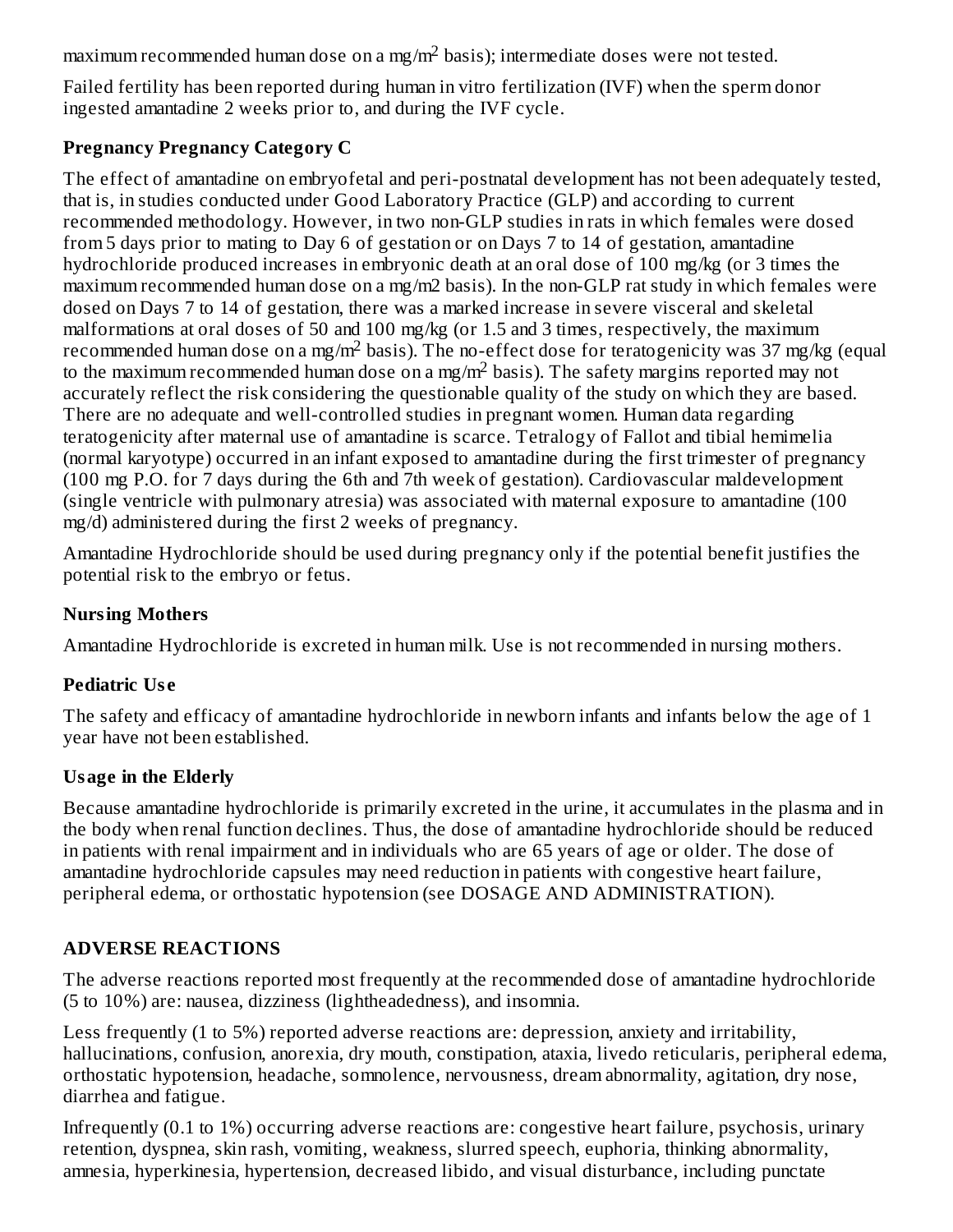subepithelial or other corneal opacity, corneal edema, decreased visual acuity, sensitivity to light, and optic nerve palsy.

Rare (less than 0.1%) occurring adverse reactions are: instances of convulsion, leukopenia, neutropenia, eczematoid dermatitis, oculogyric episodes, suicidal attempt, suicide, and suicidal ideation (see WARNINGS).

#### **Other advers e reactions reported during postmarketing experience with amantadine hydrochloride usage include:**

#### **Nervous System/Psychiatric**

coma, stupor, delirium, hypokinesia, hypertonia, delusions, aggressive behavior, paranoid reaction, manic reaction, involuntary muscle contractions, gait abnormalities, paresthesia, EEG changes, and tremor. Abrupt discontinuation may also precipitate delirium, agitation, delusions, hallucinations, paranoid reaction, stupor, anxiety, depression and slurred speech;

#### **Cardiovas cular**

cardiac arrest, arrhythmias including malignant arrhythmias, hypotension, and tachycardia;

## **Respiratory**

acute respiratory failure, pulmonary edema, and tachypnea;

#### **Gastrointestinal**

dysphagia;

#### **Hematologic**

leukocytosis, agranulocytosis;

## **Special Sens es**

keratitis and mydriasis;

## **Skin and Appendages**

pruritus and diaphoresis;

## **Mis cellaneous**

neuroleptic malignant syndrome (see **WARNINGS**), allergic reactions including anaphylactic reactions, edema and fever.

## **Laboratory Test**

elevated: CPK, BUN, serum creatinine, alkaline phosphatase, LDH, bilirubin, GGT, SGOT, and SGPT.

## **OVERDOSAGE**

Deaths have been reported from overdose with amantadine hydrochloride . The lowest reported acute lethal dose was 1 gram. Because some patients have attempted suicide by overdosing with amantadine, prescriptions should be written for the smallest quantity consistent with good patient management.

Acute toxicity may be attributable to the anticholinergic effects of amantadine. Drug overdose has resulted in cardiac, respiratory, renal or central nervous system toxicity. Cardiac dysfunction includes arrhythmia, tachycardia and hypertension. Pulmonary edema and respiratory distress (including adult respiratory distress syndrome – ARDS) have been reported; renal dysfunction including increased BUN, decreased creatinine clearance and renal insufficiency can occur. Central nervous system effects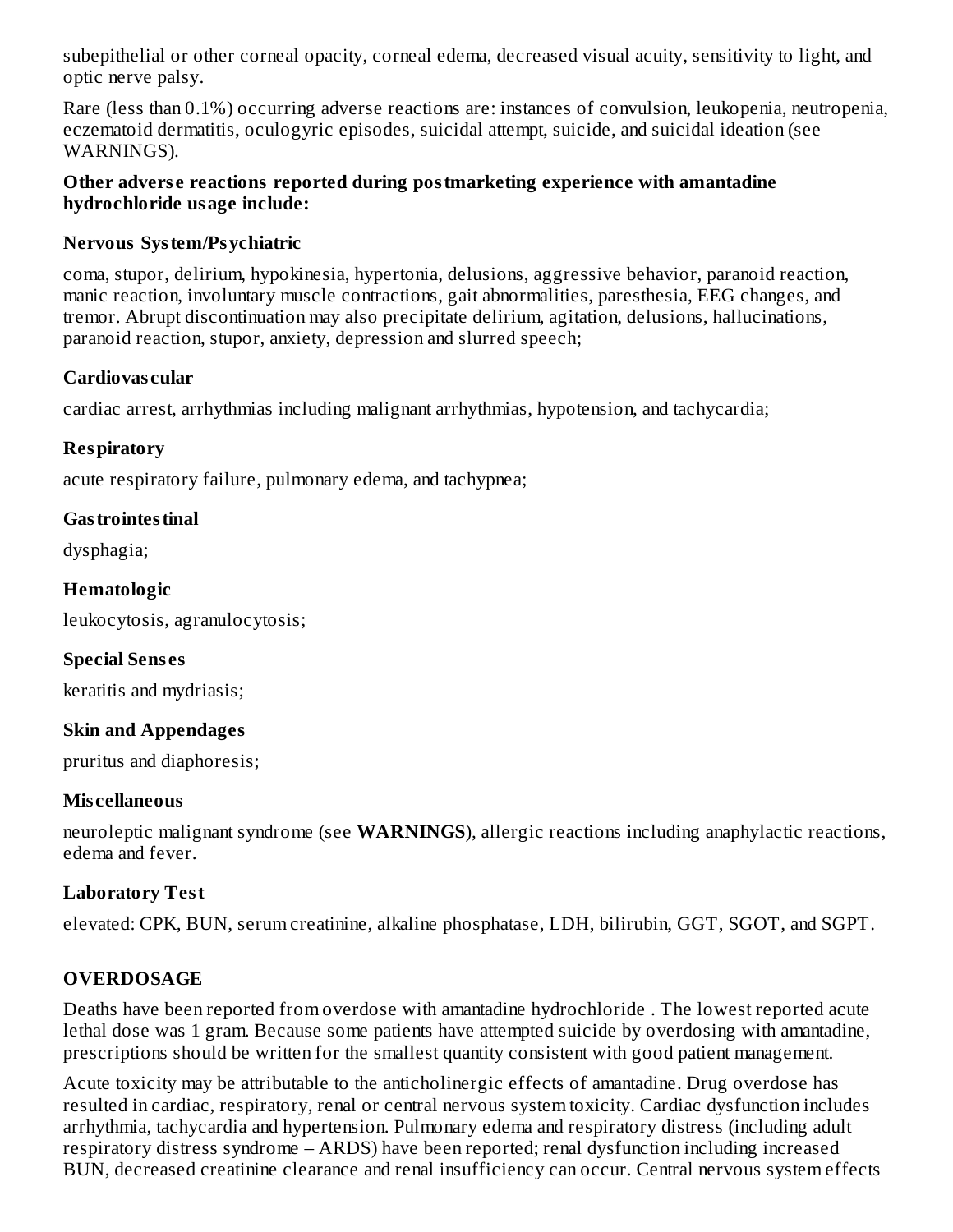that have been reported include insomnia, anxiety, agitation, aggressive behavior, hypertonia, hyperkinesia, ataxia, gait abnormality, tremor, confusion, disorientation, depersonalization, fear, delirium, hallucinations, psychotic reactions, lethargy, somnolence and coma. Seizures may be exacerbated in patients with prior history of seizure disorders. Hyperthermia has also been observed in cases where a drug overdose has occurred.

There is no specific antidote for an overdose of amantadine hydrochloride. However, slowly administered intravenous physostigmine in 1 and 2 mg doses in an adult2 at 1- to 2-hour intervals and 0.5 mg doses in a child3 at 5- to 10-minute intervals up to a maximum of 2 mg/hour have been reported to be effective in the control of central nervous system toxicity caused by amantadine hydrochloride. For acute overdosing, general supportive measures should be employed along with immediate gastric lavage or induction of emesis.

Fluids should be forced, and if necessary, given intravenously. The pH of the urine has been reported to influence the excretion rate of amantadine hydrochloride. Since the excretion rate of amantadine hydrochloride increases rapidly when the urine is acidic, the administration of urine acidifying drugs may increase the elimination of the drug from the body. The blood pressure, pulse, respiration and temperature should be monitored. The patient should be observed for hyperactivity and convulsions; if required, sedation, and anticonvulsant therapy should be administered. The patient should be observed for the possible development of arrhythmias and hypotension; if required, appropriate antiarrhythmic and antihypotensive therapy should be given.

Electrocardiographic monitoring may be required after ingestion, since malignant tachyarrhythmias can appear after overdose.

Care should be exercised when administering adrenergic agents, such as isoproterenol, to patients with an amantadine hydrochloride overdose, since the dopaminergic activity of amantadine hydrochloride has been reported to induce malignant arrhythmias.

The blood electrolytes, urine pH and urinary output should be monitored. If there is no record of recent voiding, catheterization should be done.

## **DOSAGE AND ADMINISTRATION**

The dose of amantadine hydrochloride capsules may need reduction in patients with congestive heart failure, peripheral edema, orthostatic hypotension, or impaired renal function (see Dosage for Impaired Renal Function).

## **Dosage for Prophylaxis and Treatment of Uncomplicated Influenza A Virus Illness**

Adult

The adult daily dosage of amantadine hydrochloride capsules is 200 mg; two 100 mg capsules as a single daily dose. The daily dosage may be split into one capsule of 100 mg twice a day. If central nervous system effects develop in once-a-day dosage, a split dosage schedule may reduce such complaints. In persons 65 years of age or older, the daily dosage of amantadine hydrochloride capsules is 100 mg.

A 100 mg daily dose has also been shown in experimental challenge studies to be effective as prophylaxis in healthy adults who are not at high risk for influenza-related complications. However, it has not been demonstrated that a 100 mg daily dose is as effective as a 200 mg daily dose for prophylaxis, nor has the 100 mg daily dose been studied in the treatment of acute influenza illness. In recent clinical trials, the incidence of central nervous system (CNS) side effects associated with the 100 mg daily dose was at or near the level of placebo. The 100 mg dose is recommended for persons who have demonstrated intolerance to 200 mg of amantadine hydrochloride daily because of CNS or other toxicities.

Pediatric Patients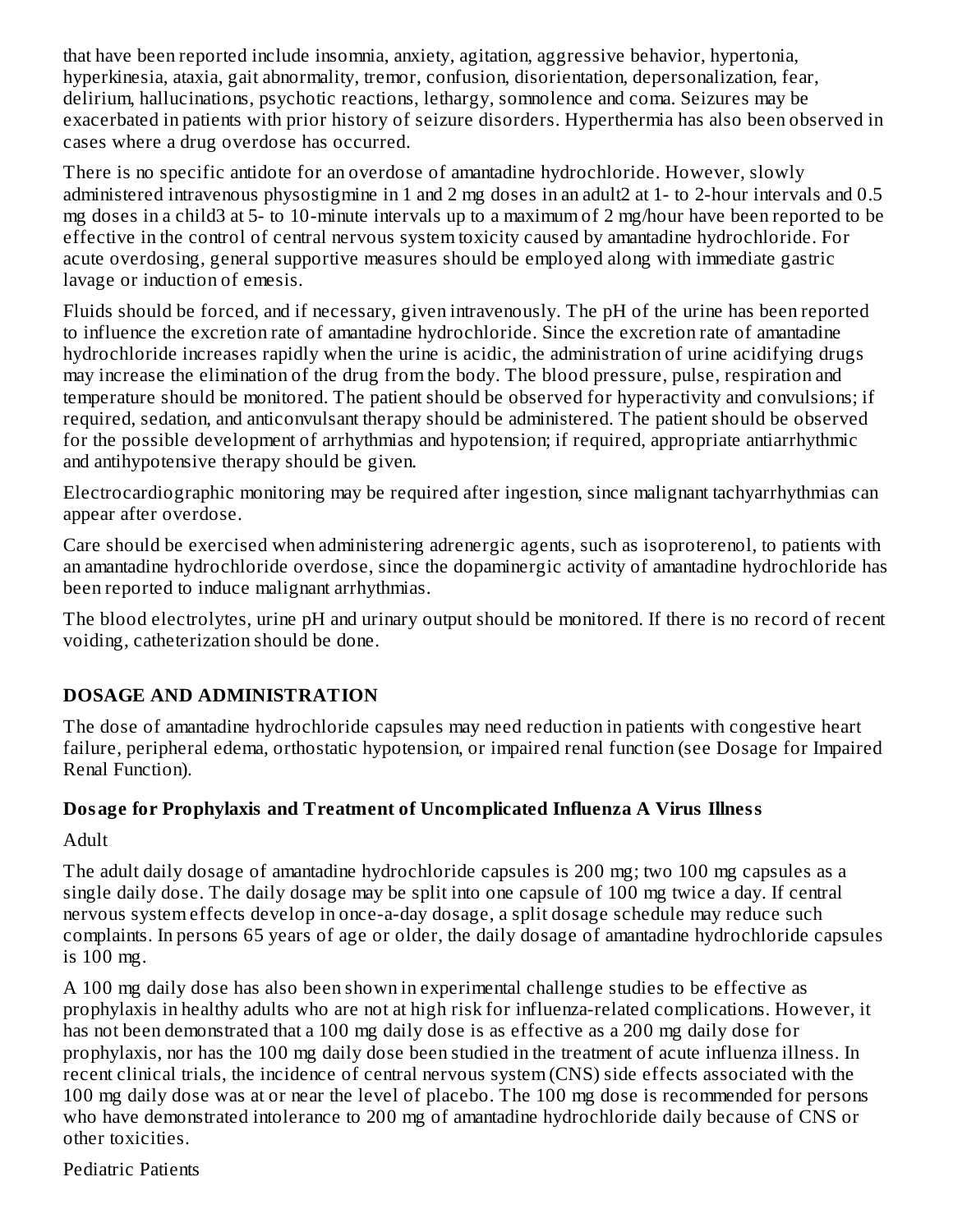1 yr. to 9 yrs. of age

The total daily dose should be calculated on the basis of 2 to 4 mg/lb/day (4.4 to 8.8 mg/kg/day), but not to exceed 150 mg per day.

9 yrs. to 12 yrs. of age

The total daily dose is 200 mg given as one capsule of 100 mg twice a day. The 100 mg daily dose has not been studied in this pediatric population. Therefore, there are no data which demonstrate that this dose is as effective as or is safer than the 200 mg daily dose in this patient population.

Prophylactic dosing should be started in anticipation of an influenza A outbreak and before or after contact with individuals with influenza A virus respiratory tract illness.

Amantadine hydrochloride capsules should be continued daily for at least 10 days following a known exposure. If amantadine is used chemoprophylactically in conjunction with inactivated influenza A virus vaccine until protective antibody responses develop, then it should be administered for 2 to 4 weeks after the vaccine has been given. When inactivated influenza A virus vaccine is unavailable or contraindicated, amantadine hydrochloride capsules should be administered for the duration of known influenza A in the community because of repeated and unknown exposure.

Treatment of influenza A virus illness should be started as soon as possible, preferably within 24 to 48 hours after onset of signs and symptoms, and should be continued for 24 to 48 hours after the disappearance of signs and symptoms.

## **Dosage for Parkinsonism**

Adult

The usual dose of amantadine hydrochloride capsules is 100 mg twice a day when used alone. Amantadine has an onset of action usually within 48 hours.

The initial dose of amantadine hydrochloride capsules is 100 mg daily for patients with serious associated medical illnesses or who are receiving high doses of other antiparkinson drugs. After one to several weeks at 100 mg once daily, the dose may be increased to 100 mg twice daily, if necessary.

Occasionally, patients whose responses are not optimal with amantadine hydrochloride capsules at 200 mg daily may benefit from an increase up to 400 mg daily in divided doses. However, such patients should be supervised closely by their physicians.

Patients initially deriving benefit from amantadine hydrochloride capsules not uncommonly experience a fall-off of effectiveness after a few months. Benefit may be regained by increasing the dose to 300 mg daily. Alternatively, temporary discontinuation of amantadine hydrochloride capsules for several weeks, followed by reinitiation of the drug, may result in regaining benefit in some patients. A decision to use other antiparkinson drugs may be necessary.

# **Dosage for Concomitant Therapy**

Some patients who do not respond to anticholinergic antiparkinson drugs may respond to amantadine hydrochloride capsules. When amantadine hydrochloride capsules or anticholinergic antiparkinson drugs are each used with marginal benefit, concomitant use may produce additional benefit.

When amantadine and levodopa are initiated concurrently, the patient can exhibit rapid therapeutic benefits. Amantadine hydrochloride capsules should be held constant at 100 mg daily or twice daily while the daily dose of levodopa is gradually increased to optimal benefit.

When amantadine is added to optimal well-tolerated doses of levodopa, additional benefit may result, including smoothing out the fluctuations in improvement which sometimes occur in patients on levodopa alone. Patients who require a reduction in their usual dose of levodopa because of development of side effects may possibly regain lost benefit with the addition of amantadine hydrochloride capsules.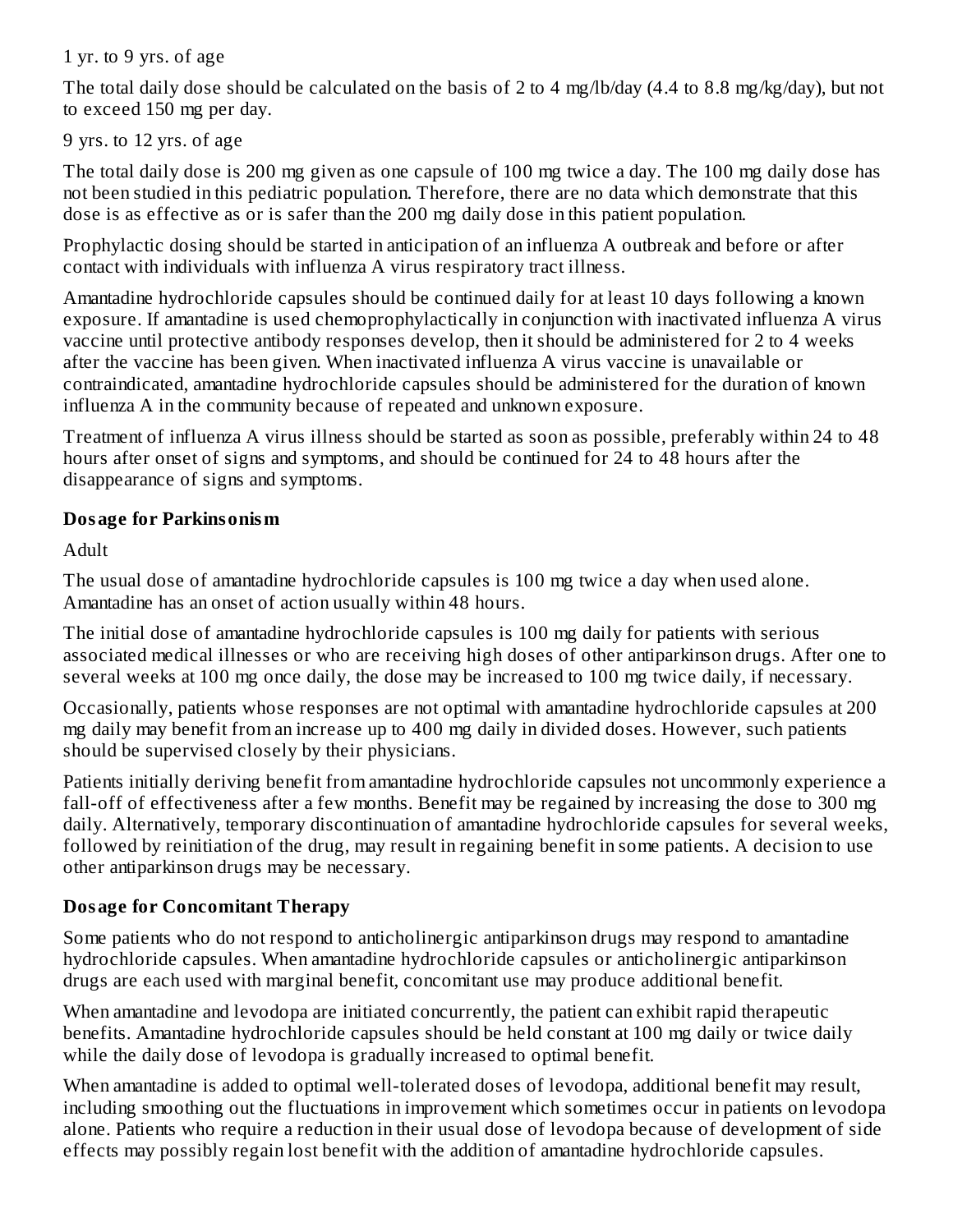#### **Dosage for Drug Induced Extrapyramidal Reactions**

Adult

The usual dose of amantadine hydrochloride capsules is 100 mg twice a day. Occasionally, patients whose responses are not optimal with amantadine hydrochloride capsules at 200 mg daily may benefit from an increase up to 300 mg daily in divided doses.

#### **Dosage for Impaired Renal Function**

Depending upon creatinine clearance, the following dosage adjustments are recommended:

| CREATININE CLEARANCE | AMANTADINE HYDROCHLORIDE CAPSULES                               |
|----------------------|-----------------------------------------------------------------|
| $(mL/min/1.73m^2)$   | <b>DOSAGE</b>                                                   |
| 30 to 50             | 200 mg $1st$ day and 100 mg each day thereafter                 |
| 15 to 29             | 200 mg 1 <sup>st</sup> day followed by 100 mg on alternate days |
| $\leq$ 15            | 200 mg every 7 days                                             |
|                      |                                                                 |

The recommended dosage for patients on hemodialysis is 200 mg every 7 days.

## **HOW SUPPLIED**

Amantadine hydrochloride capsules, USP for oral administration are available as:

100 mg: Red capsules imprinted A 100 and supplied as:

NDC 68996-102-30 bottles of 30

NDC 68996-102-50 bottles of 500

NDC 68996-102-01 carton of 100 (10x10 unit-dose)

Store at 20° to 25°C (68° to 77°F) (see USP Controlled Room Temperature).

Dispense in a tight, light-resistant container as defined in the USP, with a child-resistant closure (as required).

## **REFERENCES**

1. W.W. Wilson and A.H. Rajput, Amantadine-Dyazide Interaction, Can Med Assoc J. 129:974-975, 1983.

2. D.F. Casey, N. Engl. J. Med. 298:516, 1978.

3. C.D. Berkowitz, J. Pediatr. 95:144, 1979.

Revised on: August-2016

Manufactured for:

NewGen Pharmaceuticals LLC.,

23 Summit Dr. East Brunswick, NJ 08816.

Made in India

Trademarks are the property of their respective owners.

0114

## **PRINCIPAL DISPLAY PANEL -100mg 30 capsules**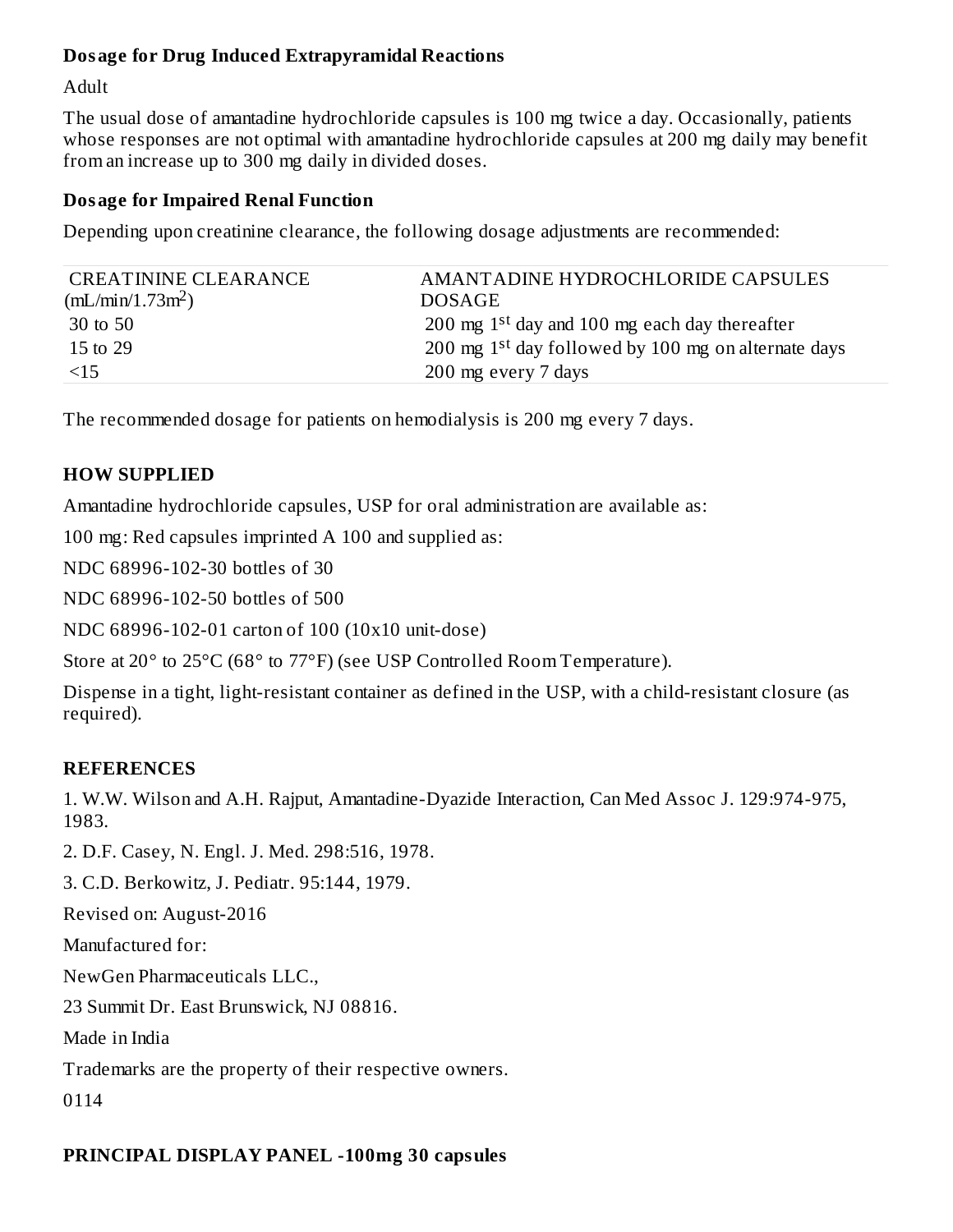

**PRINCIPAL DISPLAY PANEL - 100mg 500 Capsules**



## **PRINCIPAL DISPLAY PANEL - 100mg (10 x 10's)**

NDC 68996-102-01

AMANTADINE HYDROCHLORIDE CAPSULES, USP 100 mg 100 Capsules (10x10's) Only Manufactured for: NewGen Pharmaceuticals LLC, East Brunswick, NJ 08816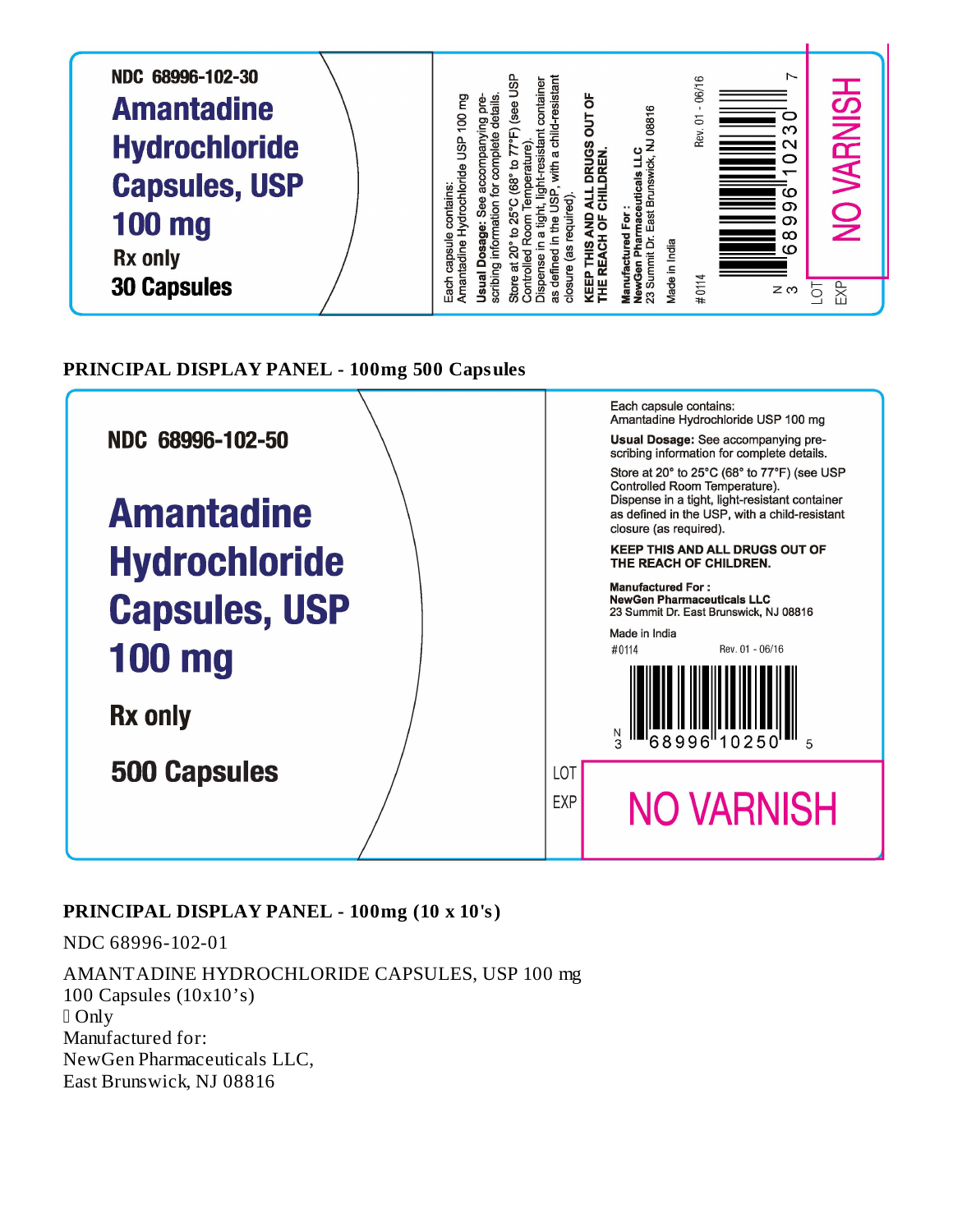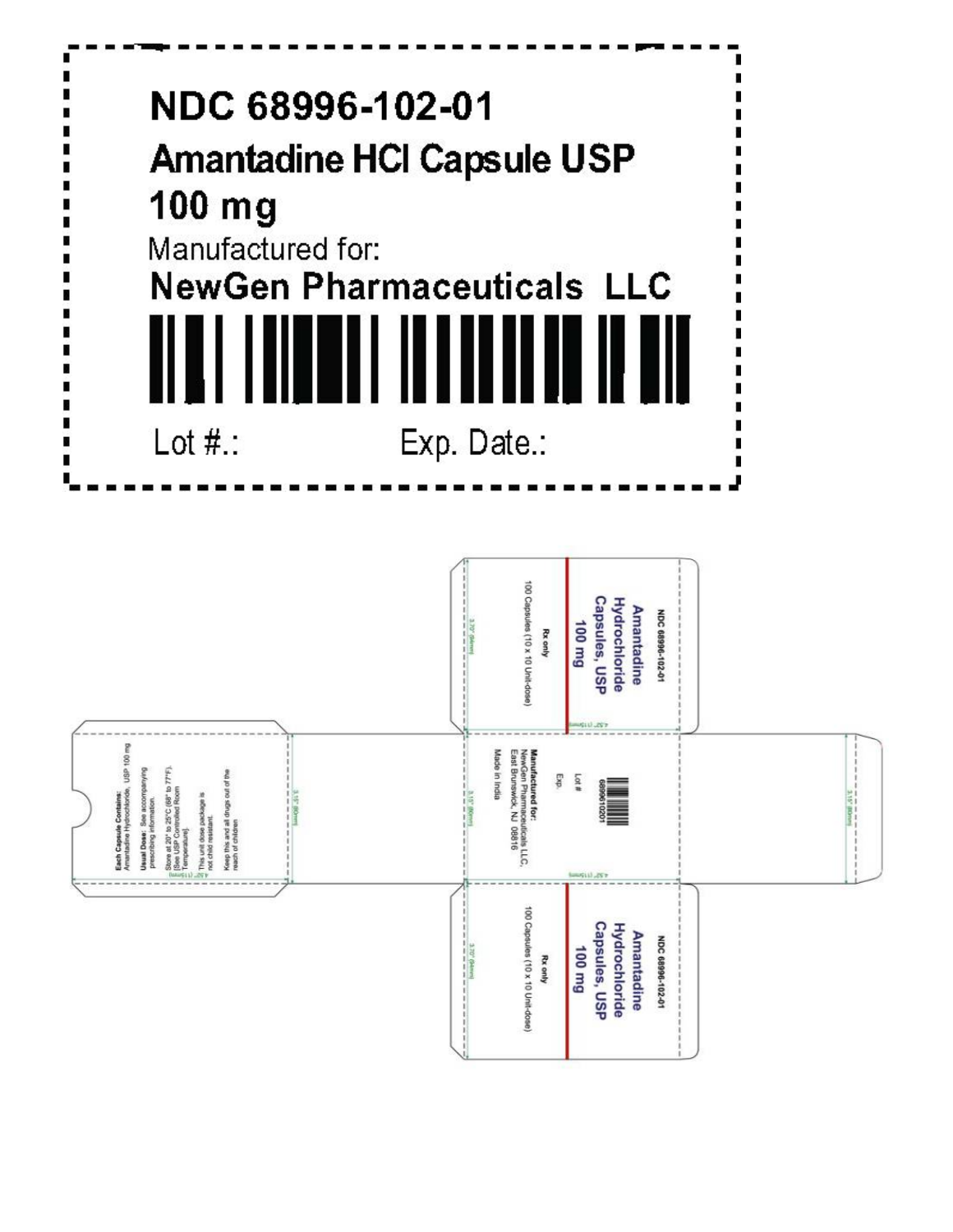

**Each Capsule Contains:** Amantadine Hydrochloride USP, 100mg

**Usual Dose:** See accompanying prescribing information.

Store at 20° to 25°C (68° to 77°F). [See USP Controlled Room Temperature].

**Manufactured for:** NewGen Pharmaceuticals LLC, East Brunswick, NJ 08816.

Made in India



| <b>AMANTADINE HYDROCHLORIDE</b><br>amantadine hydrochloride capsule            |                         |  |                                           |               |                 |
|--------------------------------------------------------------------------------|-------------------------|--|-------------------------------------------|---------------|-----------------|
|                                                                                |                         |  |                                           |               |                 |
| <b>Product Information</b>                                                     |                         |  |                                           |               |                 |
| Product Type                                                                   | HUMAN PRESCRIPTION DRUG |  | Item Code (Source)                        | NDC:68996-102 |                 |
| <b>Route of Administration</b>                                                 | ORAL                    |  |                                           |               |                 |
|                                                                                |                         |  |                                           |               |                 |
| <b>Active Ingredient/Active Moiety</b>                                         |                         |  |                                           |               |                 |
| <b>Ingredient Name</b><br><b>Basis of Strength</b>                             |                         |  |                                           |               | Strength        |
| AMANTADINE HYDRO CHLORIDE (UNII: M6Q1EO9TD0) (AMANTADINE -<br>UNII:BF4C9Z1J53) |                         |  | <b>AMANTADINE</b><br><b>HYDROCHLORIDE</b> |               | $100$ mg        |
|                                                                                |                         |  |                                           |               |                 |
| <b>Inactive Ingredients</b>                                                    |                         |  |                                           |               |                 |
|                                                                                | <b>Ingredient Name</b>  |  |                                           |               | <b>Strength</b> |
| CELLULOSE, MICRO CRYSTALLINE (UNII: OP1R32D61U)                                |                         |  |                                           |               |                 |
| PO VIDO NE (UNII: FZ989GH94E)                                                  |                         |  |                                           |               |                 |
| FD&C YELLOW NO. 6 (UNII: H77VEI93A8)                                           |                         |  |                                           |               |                 |
| ALUMINUM OXIDE (UNII: LMI26O6933)                                              |                         |  |                                           |               |                 |